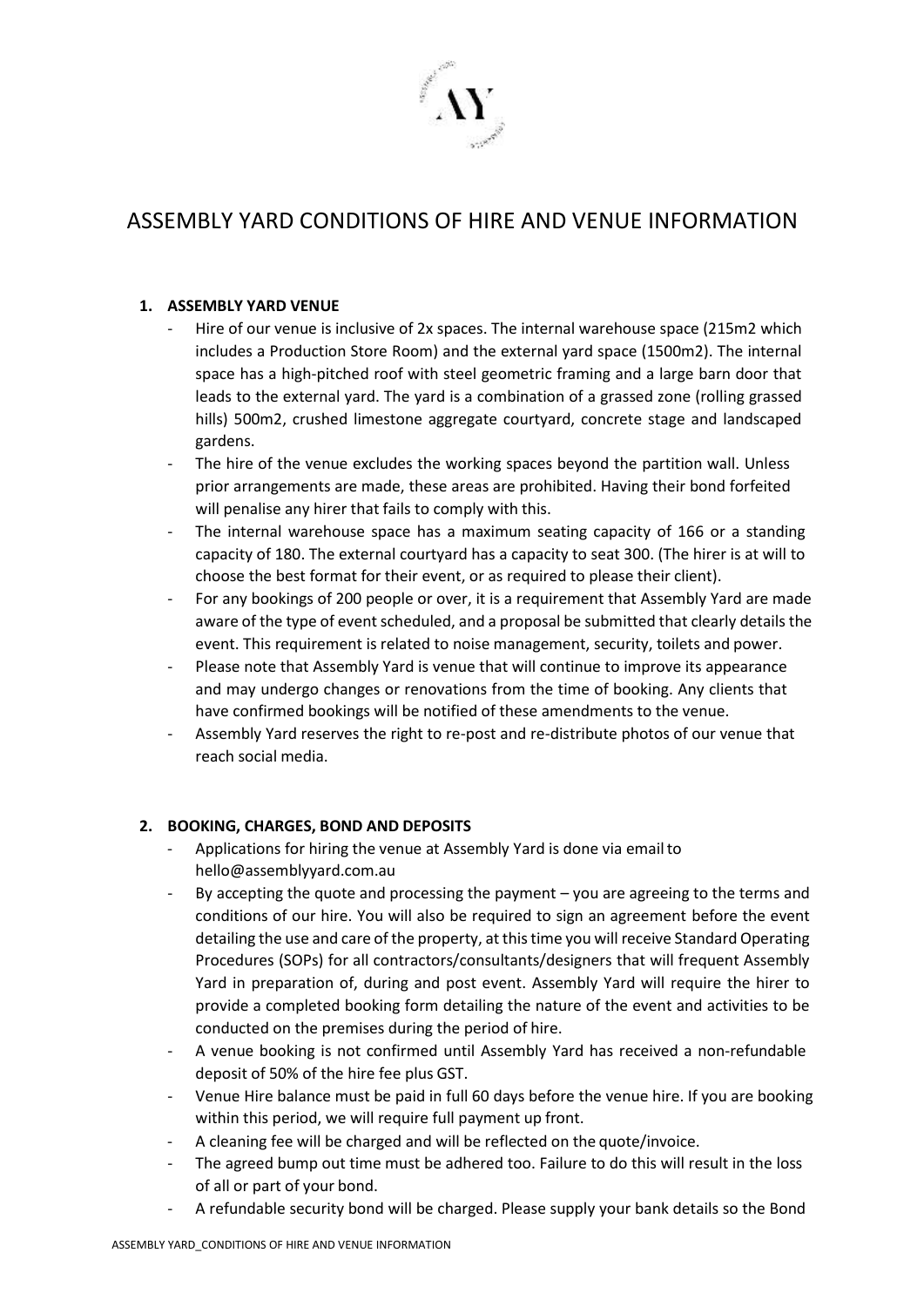can be refunded after the event should the premises be left as they were found.

Security personnel are required (at the cost of the hirer) for events with a large number of attendees (as determined within reason, by Assembly Yard) or for events aged 21years and younger.

## **3. CANCELLATIONS**

- If a hirer cancels a booking up to 30 days before the event, the hirer forfeits 50% of the hire cost, less any bond paid.
- If a hirer cancels a booking less than 30 days before the event, the hirer forfeits 100% of the hire cost, less any bond paid.

## **4. THE HIRER**

The person who signs as the contact person will be the person who takes responsibility on behalf of him or herself of the named organization. This person must be over 21 years of age. The person who signs as contact person must have the authority to do so if they are signing on behalf of an organisation. The contact person agrees to ensure the conditions of hire are adhered to.

## **5. DISPOSAL OF RUBBISH**

- It is the responsibility of the hirer to leave the premises as they found it. Failure to do this will result in the loss of all or part of your bond.
- All rubbish must be separated into recyclables & landfill if utilising Assembly Yard waste removal service. Failure to do this will result in the loss of all or part of your bond
- NO food must be left onsite unless securely in a green lidded bin.
- Assembly Yard will provide x4 bins for the hirer to use/. The hirer must provide bin bags and wash the bins where required.
- Litter, especially cigarette butts, glass and broken crockery, left in the courtyard and or gardens is not acceptable.
- Please note that Assembly Yard does not provide bin bags for use by the hirer.
- There is to be NO water or ice disposed of on the courtyard limestone. The hirer must use the drain or dispose of water or ice on the grassed areas.

## **6. CLEANING**

- Use of confetti is prohibited outdoors.
- It is the responsibility of the hirer to leave the premises as they found it.
- The cleaning fee does not cover the picking up of rubbish, food or cigarette butts or the cleaning out of the fridges.
- The cleaning fee is a commercial cleaning service and responsible for all surface cleaning (walls and floors) of the internal warehouse plus toilets only. Litter, especially cigarette butts, glass and broken crockery, left in the courtyard and or gardens is not acceptable.
- Failure to do this will result in the loss of all or part of the bond.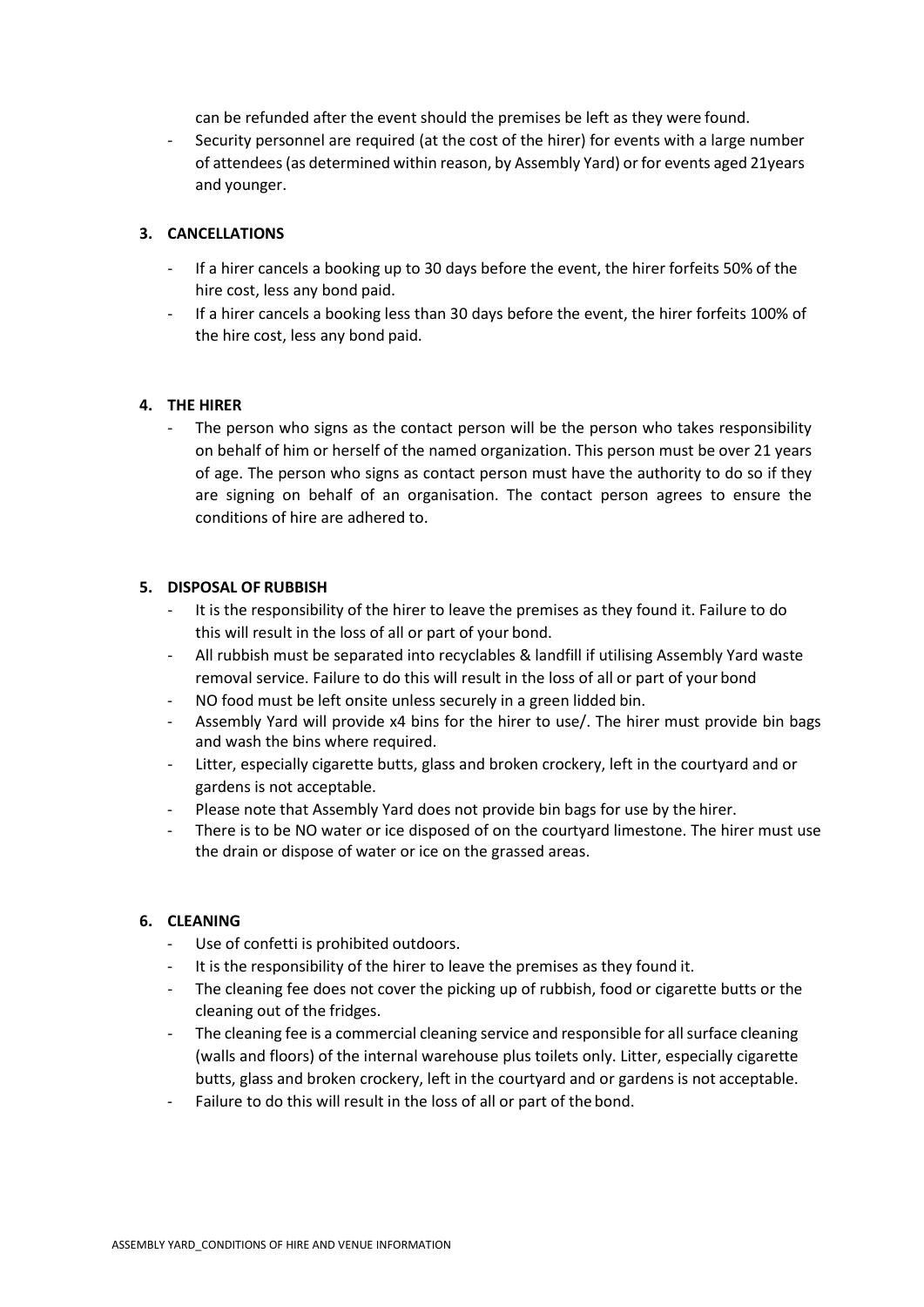## **7. ON THE DAY COORDINATION AND PLANNING SERVICES**

- Assembly Yard offers the hirer the option to engage the venue and its staff for 'On the Day Coordination' or 'Planning' services. The add-on packages are designed to assist the hirer and their vendors get the most out of the venue in terms of placement, design and aesthetic.
- The hirer is under no obligation to purchase these add-on packages and, Assembly Yard welcomes any third party Coordinator or Stylist to operate at the venue.
- The hirer must understand that the venue and its staff will not be the point of contact for on the day if the venue is not engaged for its 'On the Day Coordination' or Planning' services; meaning that the hirer must nominate a person or be it themselves to be present at the point of bump-in for contract/venue handover and for the duration for the setup for the event.
- The hirer will not leave the venue unattended during the day, meaning a nominated person must be at the venue for the duration of the setup for the event and until such event begins.

## **8. CONSUMPTION OF LIQUOR AND BEVERAGE**

- The hirer shall not sell any liquor, beverage, food or refreshment on any part of the premises hired unless specifically approved by Assembly Yard and with the appropriate licenses, permits and Responsible Service of Alcohol legislative requirements. For information: [www.rgl.wa.gov.au.](http://www.rgl.wa.gov.au/) A copy of all certificates and licenses to be forwarded to Assembly Yard prior to commencement of event.
- For the serving of any liquor on the premise, the hirer must consult with their contractors or caterer/s to ensure Approved Manager and staff serving alcohol have approved certificates related to the supervision and Responsible Service of Alcohol.
- The hirer is to ensure that Bar and Serving staff (who have current RSA certification) are to stay until the end of service and curfew of the venue. Under NO circumstances are staff to leave prior to venue curfew and an open bar system comes into effect.

## **9. SOUND MANAGEMENT**

- All dancefloors must be located inside the venue to ensure compliance of noise as set and regulated by the City of Fremantle for all venues in Fremantle.
- Curfew times are: Sunday through Thursday 10:50pm with sound being turned down at 10pm. Friday and Saturday 11:50pm with sound being turned down at 11pm. These times are set and regulated by the City of Fremantle and this information must be passed on to the hirers DJ. Any live music is to be finished by 10pm, otherwise any other arrangements must be approved by the venue. Failure to comply with the sound requirements of the venue will either be the event cut short or the power supply terminated.
- The venue representative will liaise with the DJ including sound checks to ensure compliance of noise is achieved as set and regulated by the City of Fremantle.

## **10. REFRIGERATION and other EQUIPMENT**

- Assembly Yard can provide for use by the hirer access to the cool room (x4 shelves to the immediate left plus any floor space. All spaces used within the fridge must be left clean and free of food or drink.
- Assembly Yard shares the cool room with The Little Posy Co, the hirer must not move or damage any equipment or inventory that is not theirs or in use for their event.
- Assembly Yard is currently working on accruing equipment for hire by the hirer, please liaise with us for updates and current equipment lists.
- Assembly Yard has a production store room available for the hirer and immediate family only to use and vendors who require access. The hirer, their family and their vendors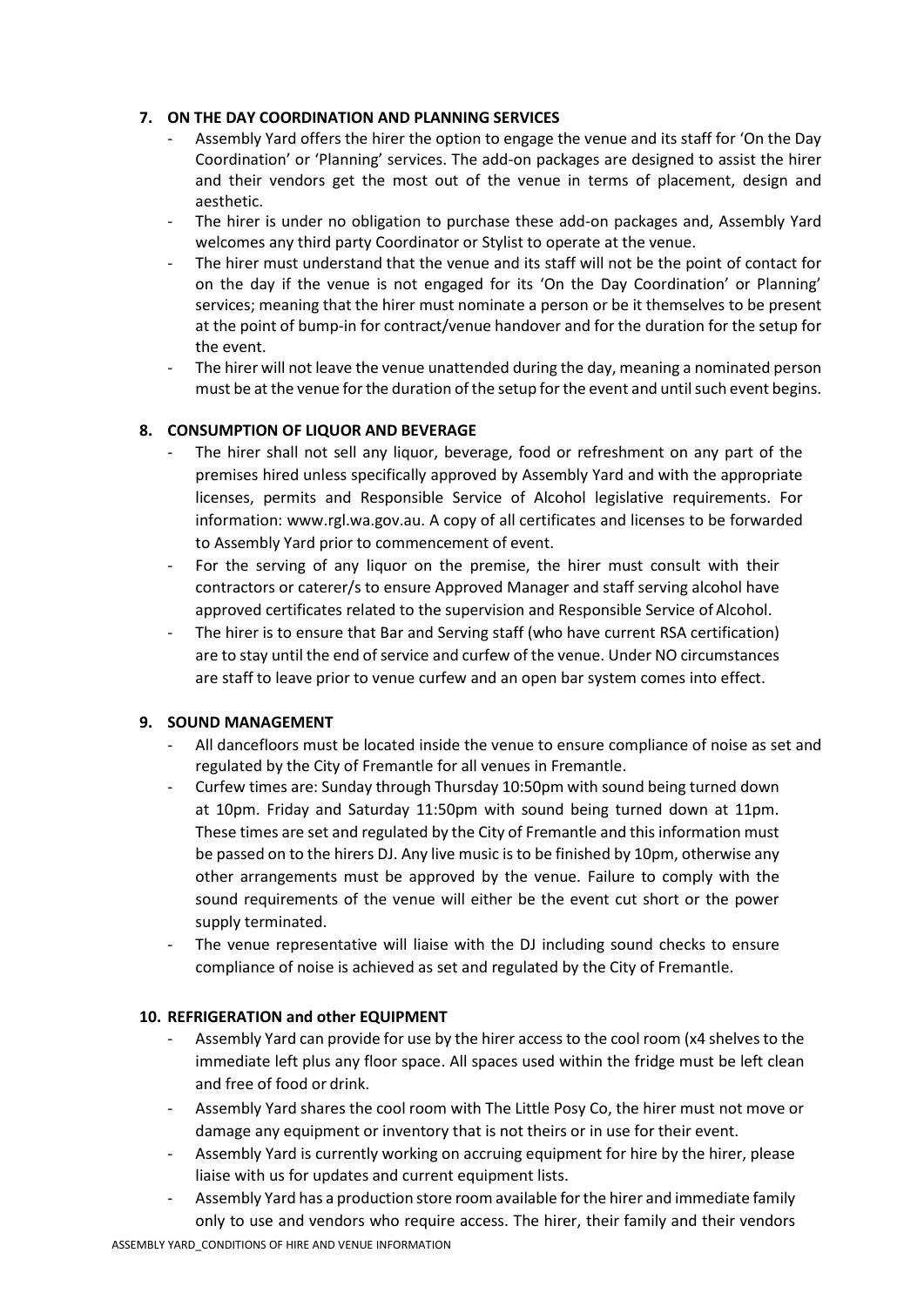must not consume food or drink in the store room and only use the areas designated to them for their occupancy at the venue.

## **11. INSURANCE**

- The hirer shall keep Assembly Yard indemnified against all losses, expenses, liabilities, claims and damages incurred as a result of, or arising out of the hiring of the premises, and/or whether caused by an act or omission of the hirer, its servants, agents, or invitees or any other person whomsoever. Assembly Yard does not accept any liability for monies collected and/or held at the premise, or any loss or damage to equipment or personal effects of the hirers or their associates.
- Assembly Yard does not provide insurance cover to cover the hirer's expenses, personal injury of hirer or guests, liabilities, claims and damages incurred as a result of, or arising out of the hiring of the premises whether caused by an act or omission of the hirer, its servants, agents, or invitees or any other person whomsoever.
- The hirer must provide Assembly Yard with the valid Public Liability Insurance certificates held by all companies or suppliers that will access to or have equipment onsite.

## **12. OBSERVANCE OF LAWS**

- The hirer shall comply with the provisions of all Acts and Regulations applicable to the hirer, including the Health Act, Occupational Health and Safety, the Local Government Act and any regulations made there under and shall indemnify and keep Assembly Yard indemnified against all losses, expenses, liabilities, claims and damages incurred as a result of the hirer's breach of any such Act, Local Law Statue or Regulation.
- The hirer shall be responsible for maintaining good order in and around the premises during the period of hiring.
- Emergency Exits must be KEPT FREE from obstruction at all times. They are located internally on the NORTH wall and to the SOUTH EAST through the production store room.

## **13. ENTRANCE**

- There are x2 entrance points into the venue. Guest Entrance and Services Entrance. All vendors must use the Services Entrance other than a Food Truck and Drinks Caravan with whom must seek approval and provide a dedicated time schedule by which they will have access to the venue.
- All other vendors must user the Services Entrance and Loading Dock and cart their equipment into the courtyard and factory. Failure to comply will result in loss of Bond.

## **14. CARE AND DAMAGE OF PREMISES AND EQUIPMENT**

- This includes the venue spaces and surrounding outdoors area and equipment belonging to Assembly Yard. The hirer is responsible for all damaged equipment in the hired premises including furniture, fittings, walls and floors during the hire period. A bond payable by the hirer will be levied by Assembly Yard and will be forfeited where hirers are deemed negligent in this regard.
- The hirer must ensure that event participants or clients keep off all garden beds at all times and that the mulching station, caterer service areas and businesses that are housed beyond the partition wall of Assembly Yard remain out-of-bounds. Plants, plant materials and other organic material should not be tampered with in any way and must not be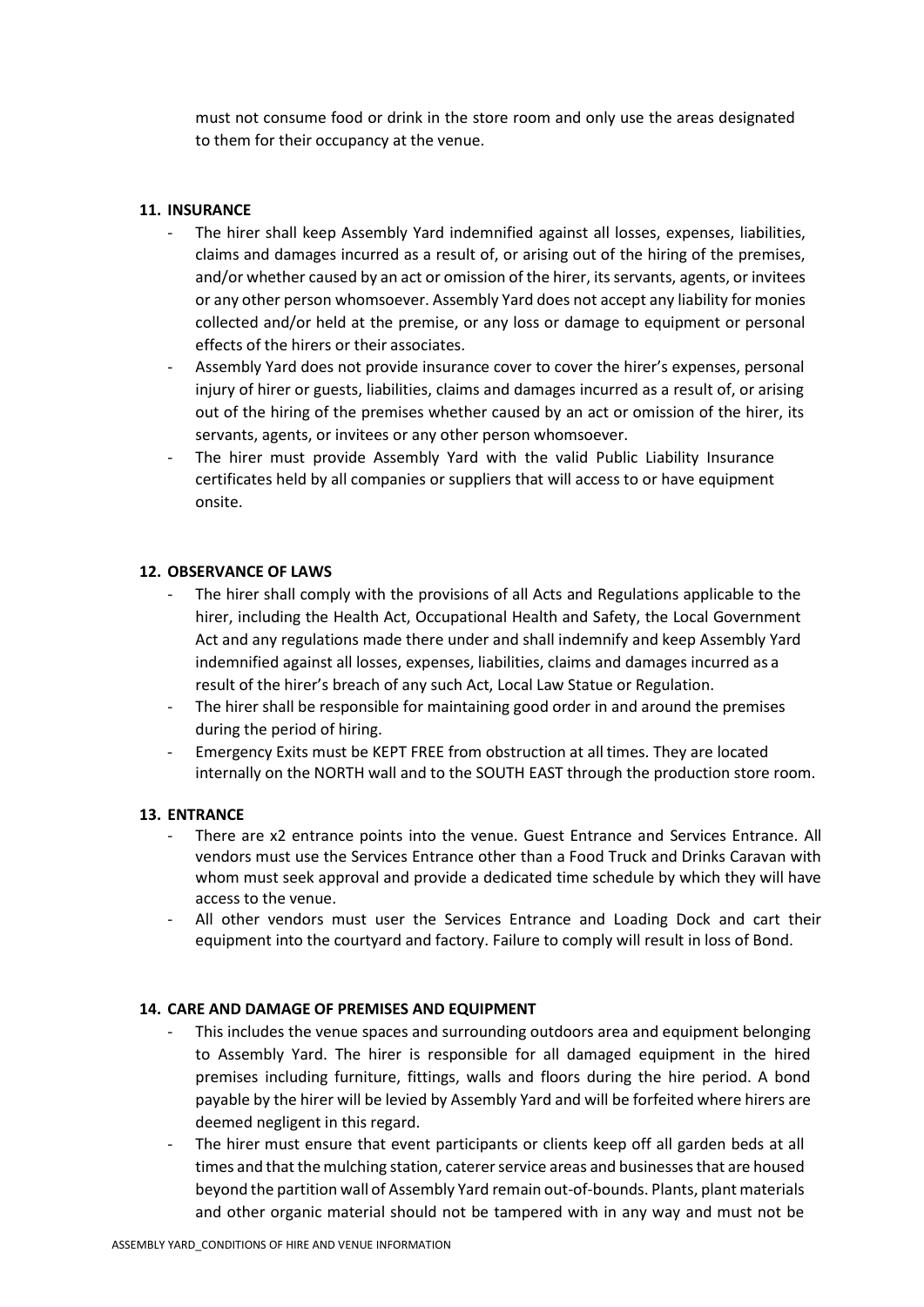removed from the site. Except for fair wear and tear, the hirer shall be liable to Assembly Yard for any damage to premises, gardens, or to any fittings, equipment, furniture, or other property, which occurs during the hire. Assembly Yard may carry out cleaning, rubbish removal or other such works, at the expense of the hirer, as may be required to return the premises to the condition before the hirer's use.

The hirer is responsible for ensuring that all lights and other electrical equipment used in the hired premises are tagged, safe, and turned off after use. All property and equipment brought onto the premises by the hirer must be removed from the premises immediately upon vacating the space or at a date that was mutually agreed by Assembly Yard. Any property not removed may be disposed of by Assembly Yard at the cost to the hirer.

## **15. SMOKING ON-SITE**

- Assembly Yard is a NON-SMOKING venue.
- The hirer musty provide ashtrays or sand buckets if their guests plan to smoke during their occupancy.
- The hirer must put sand buckets out the front of the property under the front gate spotlight. To be clear, there is to be no smoking within the venue.
- Disposing of cigarette butts on premises outside the designated areas by the hirer or any of the hirer's guestswill result in the forfeiture of the hirer's bond in full.
- The venue will not be responsible for picking up, collecting and disposing of any cigarette butts. All rubbish related to smoking is the responsibility of the hirer and failure to comply will result in loss of Bond.

## **16. PUBLICITY**

The hirer must obtain confirmation of booking by email or in writing before publicising the use of the venue. The hirer shall not make any statement in any advertising, which directly or indirectly falsely implies that the use for which the venue is hired is conducted or promoted by Assembly Yard unless clear partnership arrangements have been established.

## **17. DISPUTES**

Any disputes between the hirer and Assembly Yard arising from or in relation to any hiring of the premises from the Term and Conditions of Hire may be referred by either party to an independent arbiter of choice for determining whose decision shall be binding on all parties.

## **18. CHILDREN**

- While children are always welcome at Assembly Yard, children must be supervised at all times by a responsible adult.
- For any birthday parties held at Assembly Yard, all bouncy castles must be installed inside (indoors), must be installed by a reputable vendor with the right insurances and must provide ample soft padding for any falls of any kind.